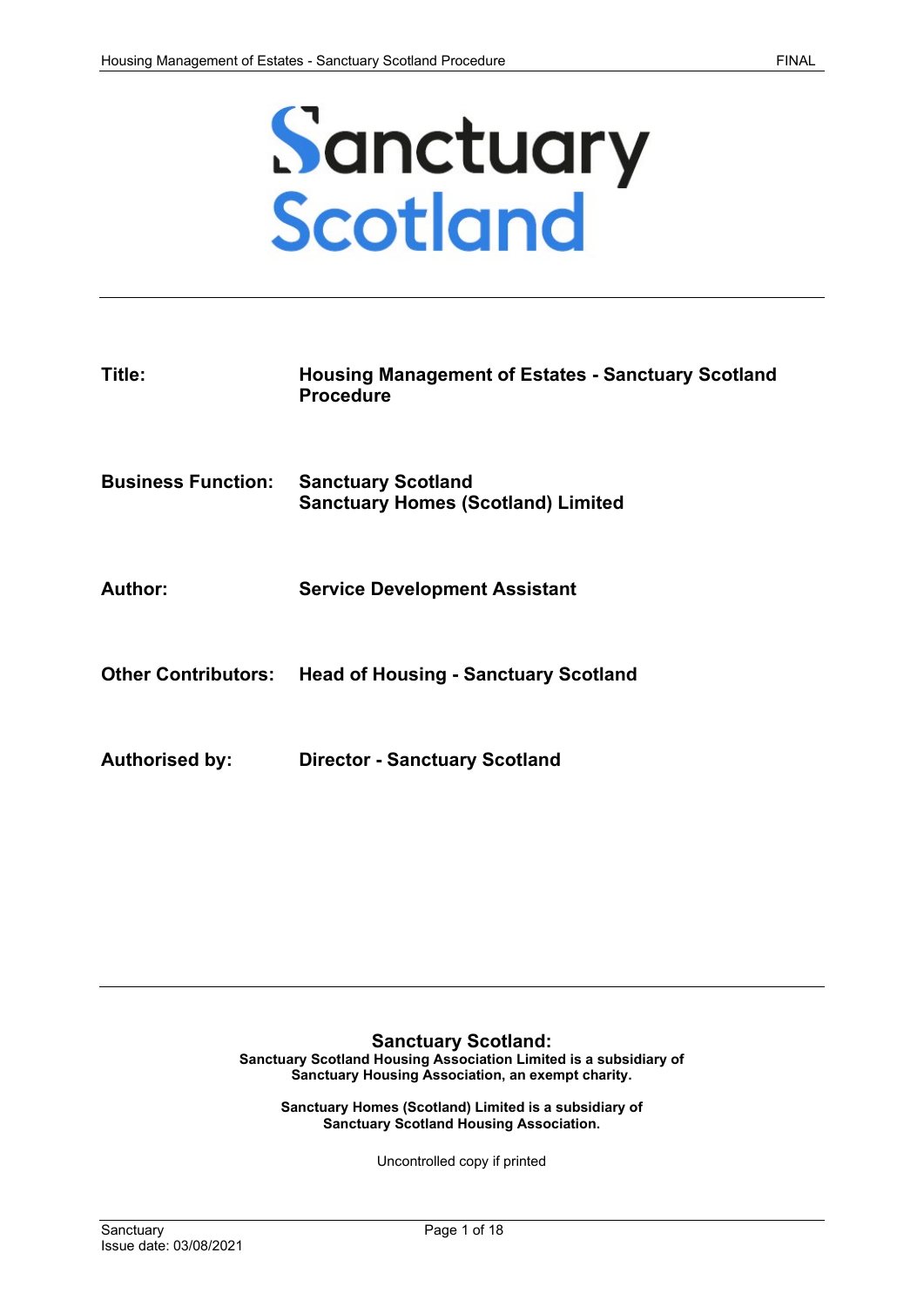# **CONTENT**

| $\mathbf 1$ .<br>2.<br>3.<br>4.<br>5. |  |
|---------------------------------------|--|
|                                       |  |
| 1.                                    |  |
| 2.                                    |  |
| 3.                                    |  |
| 4.                                    |  |
| 5.                                    |  |
| 6.                                    |  |
| 7.                                    |  |
| 8.                                    |  |
| 9.                                    |  |
| 10 <sub>1</sub>                       |  |
| 11.                                   |  |
| 12.                                   |  |
| 13.                                   |  |
| 14.                                   |  |
| 15.                                   |  |
| 16.                                   |  |
| 17 <sub>1</sub>                       |  |
| 18.                                   |  |
| 19.                                   |  |
| 20.                                   |  |
| 21.                                   |  |
| 22.                                   |  |
| 23.                                   |  |
| 24.                                   |  |
|                                       |  |

## **Additional Guidance**

AG01 - Fire Safety Housing Management Summary of Duties AG02 - Fire Safety Leaflet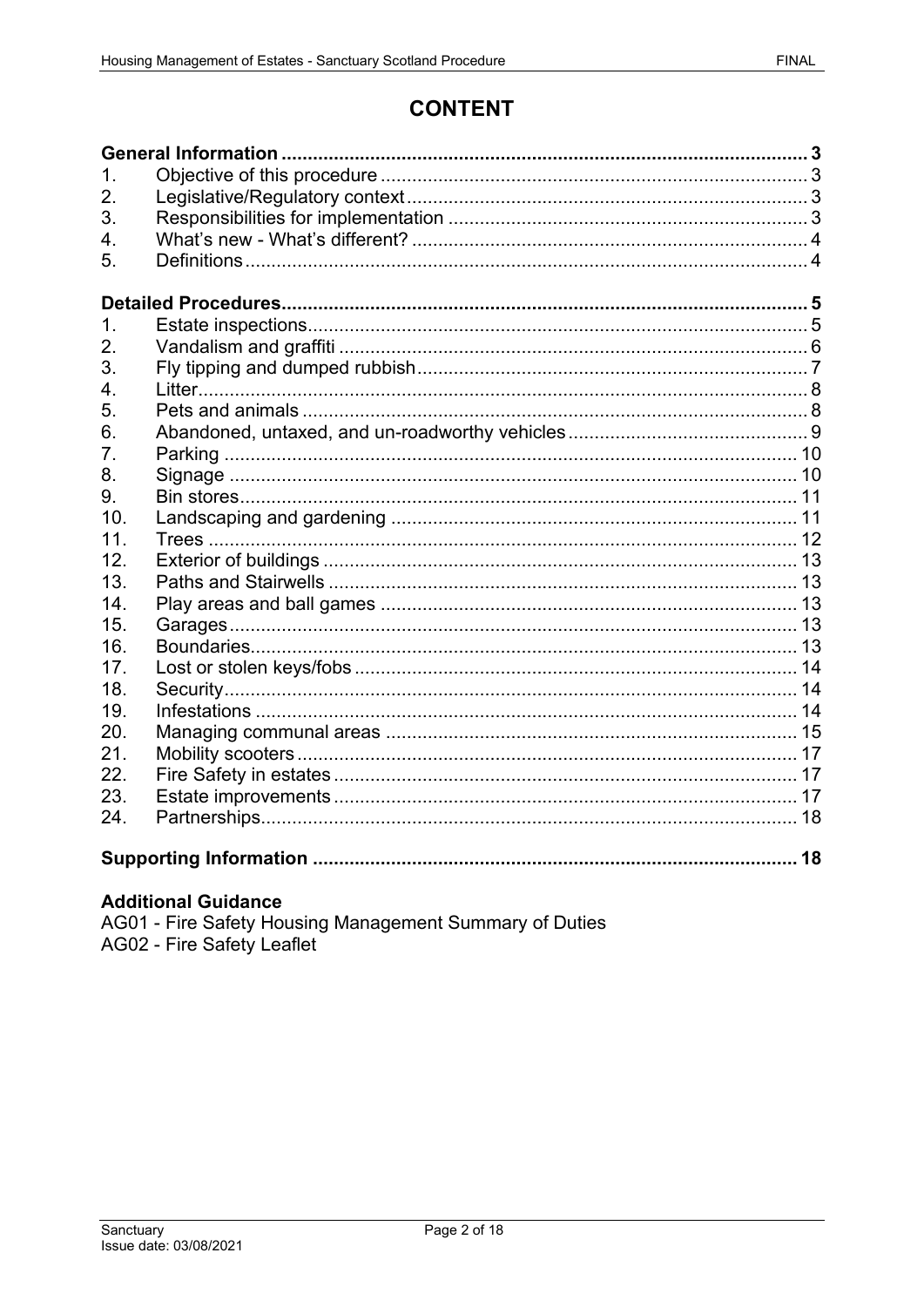## <span id="page-2-0"></span>**General Information**

## <span id="page-2-1"></span>**1. Objective of this procedure**

 $1<sub>1</sub>$ The overall aim of the policy is to ensure Sanctuary Scotland's housing stock and the surrounding environment is managed and maintained effectively to the highest possible standard. This will ensure that customers can live in peaceful, secure, safe, clean, and tidy neighbourhood.

## <span id="page-2-2"></span>**2. Legislative/Regulatory context**

- [Abolition of Feudal Tenure \(Scotland\) Act 2000](http://www.legislation.gov.uk/asp/2000/5/contents) and [Tenements](http://www.legislation.gov.uk/asp/2004/11/contents)  [\(Scotland\) Act 2004:](http://www.legislation.gov.uk/asp/2004/11/contents) carry out maintenance to common parts and open spaces in order that the said common parts and open spaces are fit for use by the tenant and other occupiers.
- [Civic Government \(Scotland\) Act 1982:](http://www.legislation.gov.uk/ukpga/1982/45/contents) describes the process for dealing with lost or abandoned property.
- [Equality Act 2010](http://www.legislation.gov.uk/ukpga/2010/15/contents)
- [Scottish Social Housing Charter Outcome 6:](https://www.gov.scot/publications/scottish-social-housing-charter-april-2017/) Estate management, antisocial behaviour, neighbour nuisance and tenancy disputes which encourages Registered Social Landlords to take steps to ensure that tenants and other customers live in well maintained neighbourhoods where they feel safe.

## <span id="page-2-3"></span>**3. Responsibilities for implementation**

- 3.1 The Director Sanctuary Scotland is responsible for ensuring the overall adoption of, and adherence to, this policy and its associated procedures relevant to their operation.
- 3.2 All relevant Directors, Heads of Housing, and Area Managers are responsible for ensuring that effective training is provided to all staff, and that this is applied consistently throughout all areas of operation.
- 3.3 All staff working within Sanctuary Scotland are responsible for ensuring adherence to this procedure.
- 3.4 Any best practice identified that is not already documented in this procedure, must be shared via Housing Managers and Area Managers to cascade.
- 3.5 Associated guidance is reflected on **KnowledgePoint** to ensure that all staff can access detailed processes in an easy and timely manner.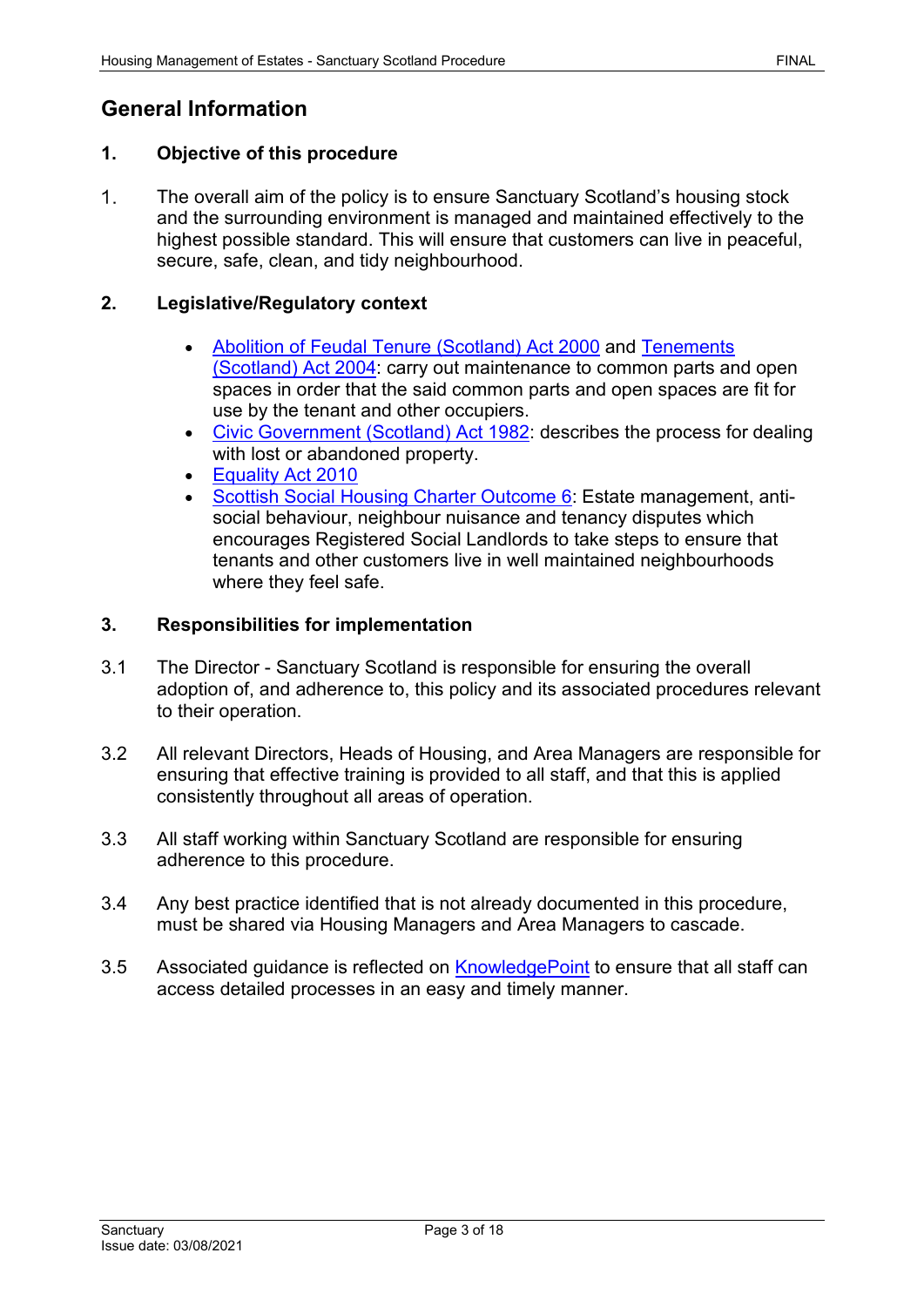## <span id="page-3-0"></span>**4. What's new - What's different?**

- 4.1 August 2021 Roles updated to align with new Property Services structure.
- 4.2 January 2020 This is a new procedure and associated policy. The Scotland-specific content was formerly a part of the [Housing Management of Estates -](https://solis/PolicyManagement/policy/Policies/Forms/Policy%20Document%20Set/docsethomepage.aspx?ID=4567&FolderCTID=0x0120D52000DE99EA054D4DF944BE591D81E49729D0008C670BDB86BED740B0B89E295CD8357C&List=a03723e1-d48b-4958-9669-9b86a90ef8b0&RootFolder=%2FPolicyManagement%2Fpolicy%2FPolicies%2FHousing%20Management%20of%20Estates%20%2D%20Housing&RecSrc=%2FPolicyManagement%2Fpolicy%2FPolicies%2FHousing%20Management%20of%20Estates%20%2D%20Housing) [Housing Policy and Procedure;](https://solis/PolicyManagement/policy/Policies/Forms/Policy%20Document%20Set/docsethomepage.aspx?ID=4567&FolderCTID=0x0120D52000DE99EA054D4DF944BE591D81E49729D0008C670BDB86BED740B0B89E295CD8357C&List=a03723e1-d48b-4958-9669-9b86a90ef8b0&RootFolder=%2FPolicyManagement%2Fpolicy%2FPolicies%2FHousing%20Management%20of%20Estates%20%2D%20Housing&RecSrc=%2FPolicyManagement%2Fpolicy%2FPolicies%2FHousing%20Management%20of%20Estates%20%2D%20Housing) however, it has been separated into this independent policy and procedure, with additional guidance added on fire safety and management of communal areas.

#### <span id="page-3-1"></span>**5. Definitions**

5.1 The following definitions aim to support the user's understanding of this procedure.

| <b>Estate/Scheme</b>                              | A specific location or area such as a neighbourhood where<br>Sanctuary Scotland has responsibility for delivering housing<br>management services and maintaining properties.                                                                      |
|---------------------------------------------------|---------------------------------------------------------------------------------------------------------------------------------------------------------------------------------------------------------------------------------------------------|
| <b>Customer</b><br><b>Service Centre</b><br>(CSC) | The CCS is responsible for supporting Housing<br>Management and Property Services in delivering effective<br>services. It is also responsible for the first point of contact<br>for customers reporting repairs and housing related<br>questions. |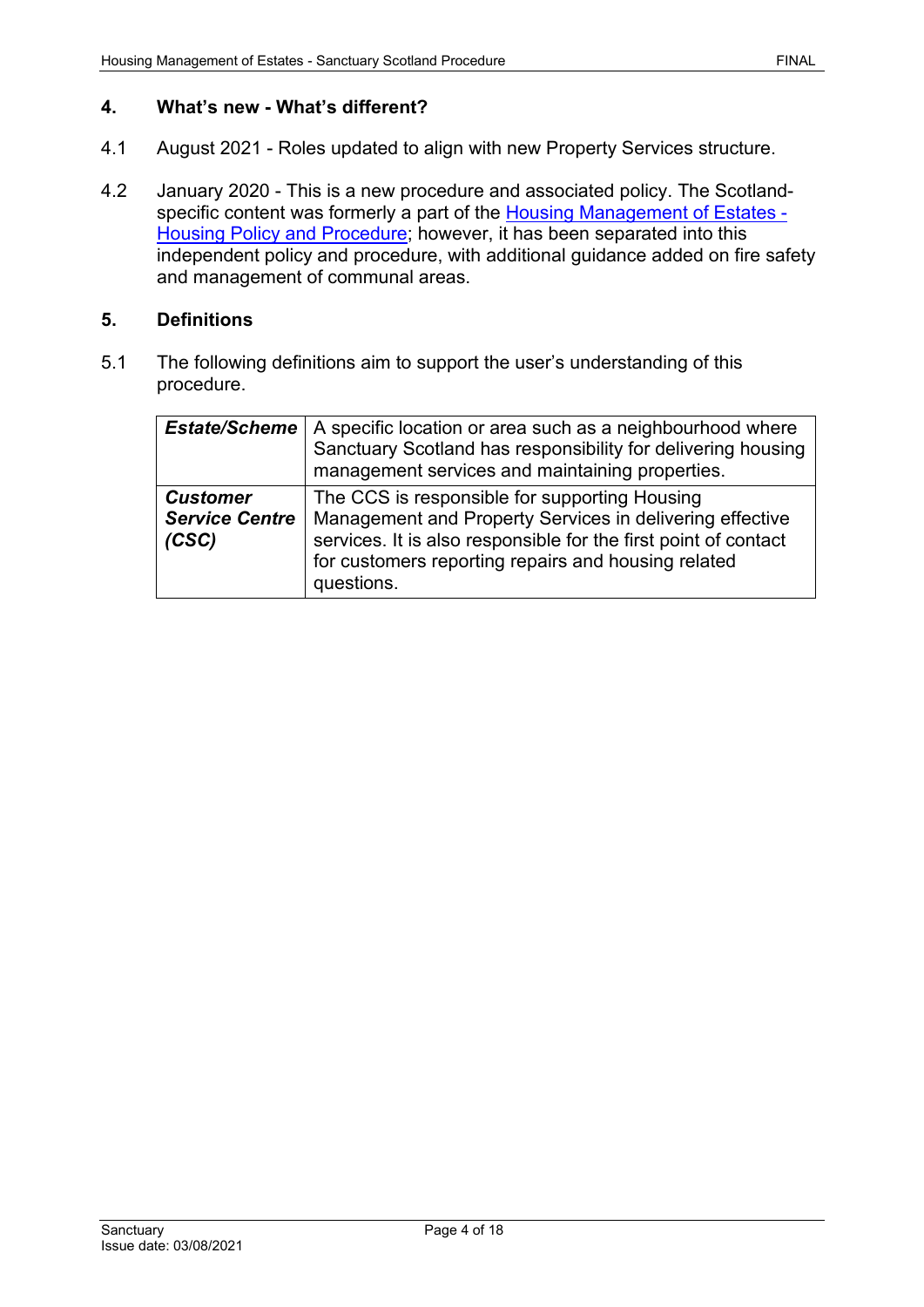# <span id="page-4-0"></span>**Detailed Procedures**

## <span id="page-4-1"></span>**1. Estate inspections**

- 1.1 Sanctuary Scotland undertake a programme of regular inspections on its estates to monitor the condition of the estate and identify follow up actions for improvements. This programme may be agreed with Managers or dictated by garage inspections that need to be completed for insurance purposes.
- 1.2 Housing Officers are also encouraged to complete inspections outside of scheduled programmes, when visiting an area for other duties. An inspection may also be prompted by the Weekly Block Inspection reports that Housing Officers receive from Estate Services which identify issues in communal areas. Inspections include monitoring the following:
	- caretaking litter and internal communal areas;
	- gardening individual properties;
	- gardening communal areas;
	- exterior of buildings;
	- refuse bulky rubbish and provision of bins;
	- parking;
	- evidence of vandalism or antisocial behaviour (ASB);
	- pathways, stairwells and signage;
	- outstanding repairs to communal areas;
	- poorly maintained boundaries;
	- poor performance of grounds maintenance contractors;
	- the condition of the garage areas, allotments and play areas; and
	- the condition of lighting on estates.
- 1.3 Involving customers
- 1.3.1 Where possible, staff should also carry out estate inspections with customers, local councillors and police to provide opportunities to participate in identifying issues and concerns or actions to improve the neighbourhood. This can be done in response to a request from a customer (on an ad-hoc basis), or if an estate inspection is being arranged according to a set schedule, customers can be invited to attend. This should be done by advertising the date and time of the estate inspection on office noticeboards or within newsletters.
- 1.3.2 Staff may consider writing to individual tenants in an area in advance of an inspection to invite them to attend but this is not mandatory. Members of Focus Groups may also be invited to estate inspections if there are repeat reports of concerns with the condition of the neighbourhood. Customers should be given at least two weeks' notice for any inspection they are invited to.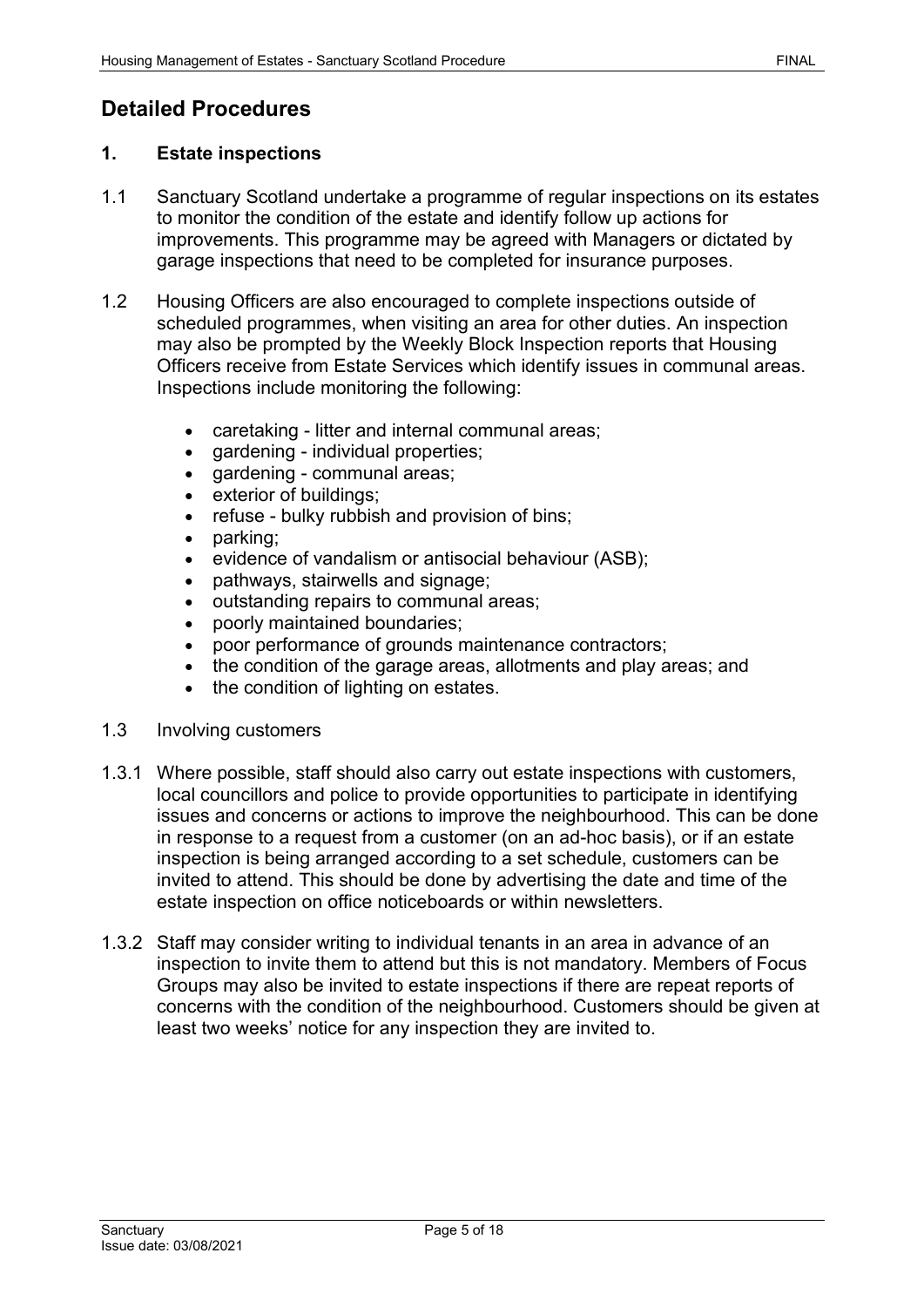#### 1.4 Frequency of inspections

- 1.4.1 Frequency of the inspections and re-inspections will be agreed in consultation with Area Managers or Housing Managers and depending on the outcome of the initial inspection. For example, if the outcome is 'Poor' a re-inspection should be scheduled for one month or sooner depending on the issues raised; if there is dangerous waste such as sharps left in communal areas these should be cleared immediately (or as soon as practically possible if a specialist cleaning contractor is required) and the area re-inspected within one working week.
- 1.5 Recording outcomes
- 1.5.1 Staff, must record the outcome of the inspection using the electronic form available on [KnowledgePoint,](https://knowledgepoint/housing/processes/grtenancyprocess/Pages/EstateInspections.aspx) which includes an Estate Action Plan to monitor and progress any issues identified. This can be done by updating the estate inspection database. Where possible, staff should encourage customers to feed into action plans where they have accompanied staff on an inspection.
- 1.6 Contacting customers with outcomes
- 1.6.1 Where possible we should agree a timescale of when to contact customers to give updates that are relevant and will be beneficial to the customer for example when actions from the inspections have been completed, agree the format of the feedback with the customer at the end of the inspection.

#### <span id="page-5-0"></span>**2. Vandalism and graffiti**

- 2.1 Graffiti
- 2.1.1 On pro-actively identifying graffiti, or on receiving a report from a customer, action should be taken to remove it as soon as possible. If staff discover or are notified of graffiti, they must report it to the CSC immediately. Where another organisation is responsible because the graffiti is not on Sanctuary-owned land then it must be reported through the relevant route which can be found on [KnowledgePoint.](https://knowledgepoint/housing/processes/grtenancyprocess/Pages/Graffiti.aspx)
- 2.1.2 Wherever possible, graffiti of an offensive nature (homophobic, racist, sexist etc.) should be removed within two hours, this should be treated as an emergency, and we should aim for removal within six hours. These cases should be managed as a case of harassment or hate crime if it is clearly targeting a victim. Follow the **KnowledgePoint** processes for ASB new cases or existing [cases](https://knowledgepoint/housing/processes/grtenancyprocess/Pages/asbgrouped.aspx) and refer to the [Antisocial Behaviour and Harassment -](https://solis/PolicyManagement/policy/Policies/Forms/Policy%20Document%20Set/docsethomepage.aspx?ID=4360&FolderCTID=0x0120D52000DE99EA054D4DF944BE591D81E49729D0008C670BDB86BED740B0B89E295CD8357C&List=a03723e1-d48b-4958-9669-9b86a90ef8b0&RootFolder=%2FPolicyManagement%2Fpolicy%2FPolicies%2FAntisocial%20Behaviour%20and%20Harassment%20%2D%20Scotland&RecSrc=%2FPolicyManagement%2Fpolicy%2FPolicies%2FAntisocial%20Behaviour%20and%20Harassment%20%2D%20Scotland) Scotland Policy and Procedure.
- 2.1.3 If a Sanctuary Scotland customer is responsible for the graffiti, staff must speak to them about a breach of tenancy conditions and advise them to arrange removal. If this is not done within a reasonable timescale, Sanctuary Scotland must have it removed and a recharge of the cost or other appropriate tenancy action should be considered.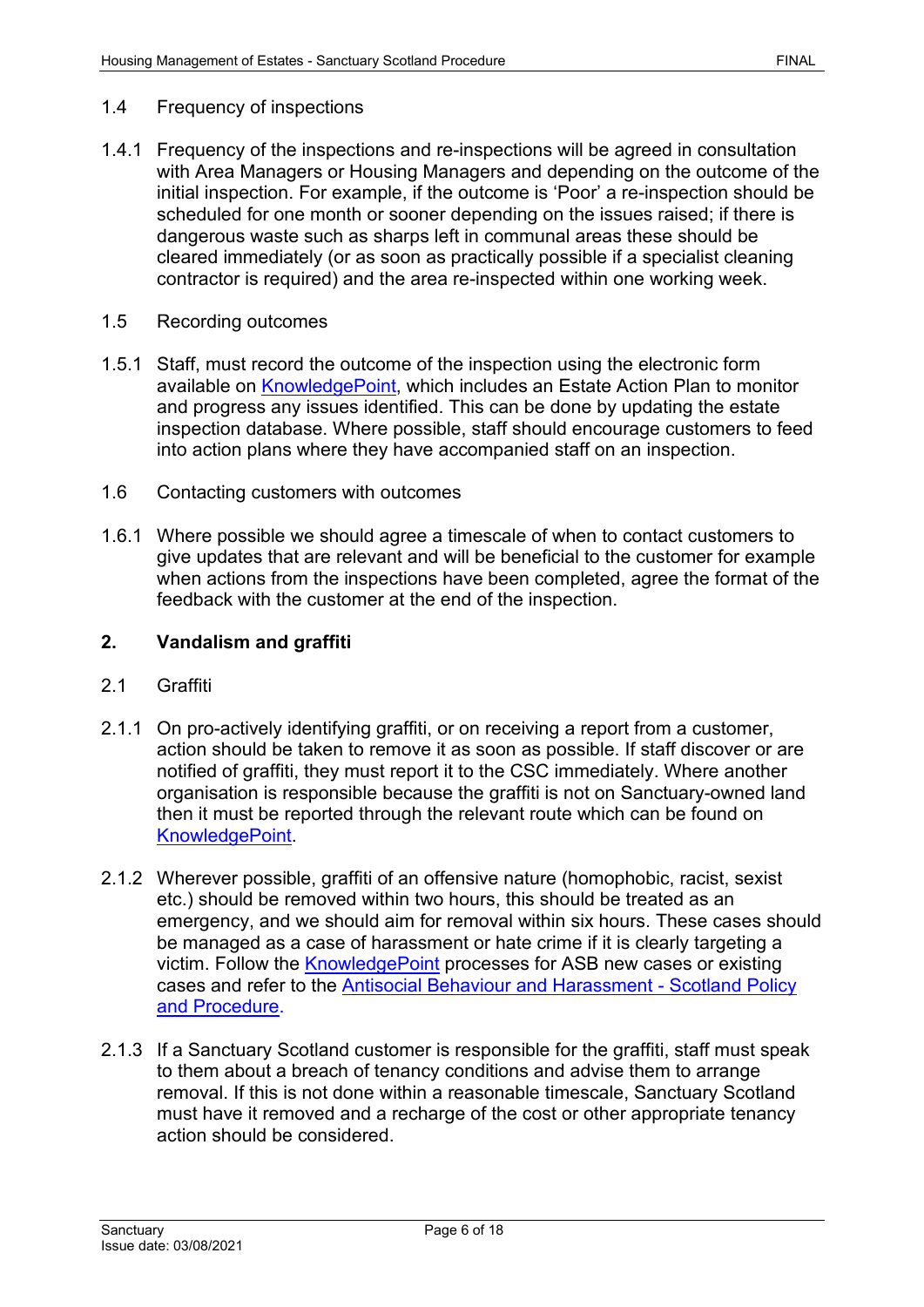#### 2.2 Vandalism

- 2.2.1 If vandalism is reported this should be treated as antisocial behaviour. If this has affected a customers' private property, staff must report it to the police. Any property that Sanctuary Scotland owns which is damaged, for example, a play area, communal doors, bin storage areas and lifts, staff should contact the CSC to raise a works order for these to be made safe and repaired.
- 2.2.2 After the report has been made to the CSC, staff should follow the [KnowledgePoint processes for ASB new cases or existing cases](https://knowledgepoint/housing/processes/grtenancyprocess/Pages/asbgrouped.aspx) and refer to the [Antisocial Behaviour and Harassment -](https://solis/PolicyManagement/policy/Policies/Forms/Policy%20Document%20Set/docsethomepage.aspx?ID=4360&FolderCTID=0x0120D52000DE99EA054D4DF944BE591D81E49729D0008C670BDB86BED740B0B89E295CD8357C&List=a03723e1-d48b-4958-9669-9b86a90ef8b0&RootFolder=%2FPolicyManagement%2Fpolicy%2FPolicies%2FAntisocial%20Behaviour%20and%20Harassment%20%2D%20Scotland&RecSrc=%2FPolicyManagement%2Fpolicy%2FPolicies%2FAntisocial%20Behaviour%20and%20Harassment%20%2D%20Scotland) Scotland Policy and Procedure.

#### <span id="page-6-0"></span>**3. Fly tipping and dumped rubbish**

- 3.1 When items of bulky refuse or rubbish are identified (or reported by customers) on Sanctuary Scotland schemes and land we seek to get them removed as soon as possible using internal resources. The designated Housing Officer should take photographs and provide relevant details of the issue to assist with reporting and resolving the situation. If the bulky items or fly tipping is not on Sanctuary Scotland -owned land, contact Environmental Health at the [Local](https://www.gov.uk/report-flytipping)  [Authority](https://www.gov.uk/report-flytipping) to arrange for removal.
- 3.2 If fly tipped or dumped bulky rubbish is discovered on a customer's property, staff must advise the customer of the appropriate agency to contact for removal and re-inspect within one week to ensure uplift is completed.
- 3.3 If the rubbish is hazardous i.e., needles, toxic waste or flammable, then this must be removed as a priority. If the perpetrator is known, and they are a Sanctuary Scotland tenant, the designated housing officer must request that they remove this rubbish as a matter of urgency. If the customer does not respond to our request within 24 hours, and the rubbish poses an imminent danger to local residents, Sanctuary Scotland may arrange for the removal of hazardous items and recharge the customer for this service. If the perpetrator is unknown, the designated Housing Officer should contact the CSC to request a works order is raised to remove this in accordance with the [Waste Management -](https://solis/PolicyManagement/policy/Policies/Forms/Policy%20Document%20Set/docsethomepage.aspx?ID=4302&FolderCTID=0x0120D52000DE99EA054D4DF944BE591D81E49729D0008C670BDB86BED740B0B89E295CD8357C&List=a03723e1-d48b-4958-9669-9b86a90ef8b0&RootFolder=%2FPolicyManagement%2Fpolicy%2FPolicies%2FWaste%20Management%20%2D%20Group&RecSrc=%2FPolicyManagement%2Fpolicy%2FPolicies%2FWaste%20Management%20%2D%20Group) Group Policy [and Procedure.](https://solis/PolicyManagement/policy/Policies/Forms/Policy%20Document%20Set/docsethomepage.aspx?ID=4302&FolderCTID=0x0120D52000DE99EA054D4DF944BE591D81E49729D0008C670BDB86BED740B0B89E295CD8357C&List=a03723e1-d48b-4958-9669-9b86a90ef8b0&RootFolder=%2FPolicyManagement%2Fpolicy%2FPolicies%2FWaste%20Management%20%2D%20Group&RecSrc=%2FPolicyManagement%2Fpolicy%2FPolicies%2FWaste%20Management%20%2D%20Group) This must be looked at as an emergency and we will have the area cleared within 24hrs but aim to have this done within six hours, if the case is we need to involve and Environmental Contractor it is possible it may this take longer than 24hrs for the area to be cleared and made safe.
- 3.4 If bulky rubbish is discovered on a Sanctuary Scotland scheme which has not been collected for longer than two weeks, staff must arrange for removal by contacting the CSC.
- 3.5 If a Sanctuary Scotland customer is responsible for the dumped bulky rubbish, staff must contact the tenant where possible via verbal communication and writing to advise them about the breach of tenancy conditions and advise them to arrange removal. This can also be classed as antisocial behaviour and reported as such. More information can be found in the [Antisocial Behaviour and](https://solis/PolicyManagement/policy/Policies/Forms/Policy%20Document%20Set/docsethomepage.aspx?ID=4360&FolderCTID=0x0120D52000DE99EA054D4DF944BE591D81E49729D0008C670BDB86BED740B0B89E295CD8357C&List=a03723e1-d48b-4958-9669-9b86a90ef8b0&RootFolder=%2FPolicyManagement%2Fpolicy%2FPolicies%2FAntisocial%20Behaviour%20and%20Harassment%20%2D%20Scotland&RecSrc=%2FPolicyManagement%2Fpolicy%2FPolicies%2FAntisocial%20Behaviour%20and%20Harassment%20%2D%20Scotland)  [Harassment -](https://solis/PolicyManagement/policy/Policies/Forms/Policy%20Document%20Set/docsethomepage.aspx?ID=4360&FolderCTID=0x0120D52000DE99EA054D4DF944BE591D81E49729D0008C670BDB86BED740B0B89E295CD8357C&List=a03723e1-d48b-4958-9669-9b86a90ef8b0&RootFolder=%2FPolicyManagement%2Fpolicy%2FPolicies%2FAntisocial%20Behaviour%20and%20Harassment%20%2D%20Scotland&RecSrc=%2FPolicyManagement%2Fpolicy%2FPolicies%2FAntisocial%20Behaviour%20and%20Harassment%20%2D%20Scotland) Scotland Policy.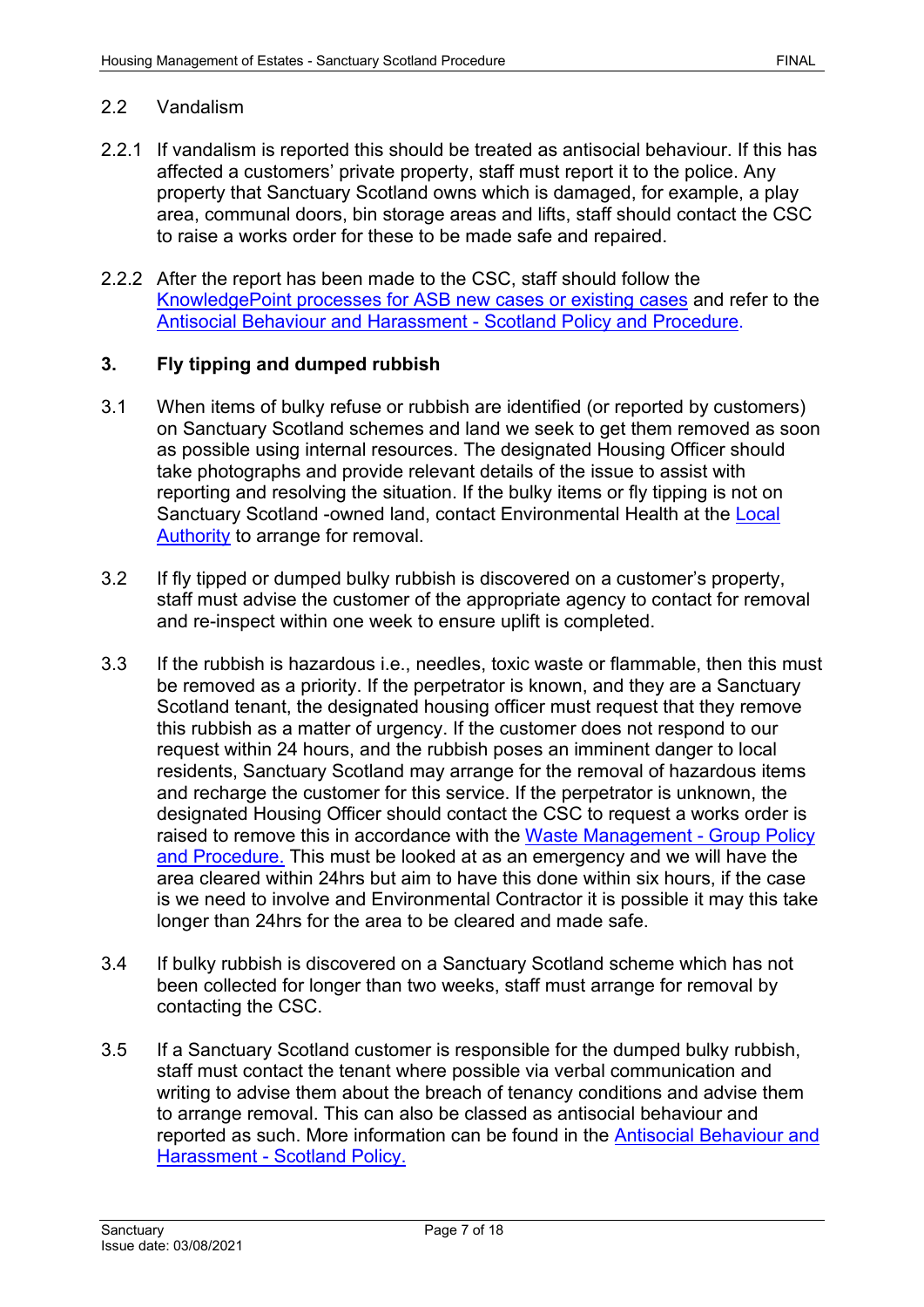3.6 Where the customer does not arrange the removal of bulky rubbish, staff should call the CSC to raise a request to have it removed and a recharge of the cost or other appropriate tenancy action should be considered. More information on managing fly tipping and bulky waste can be found on [KnowledgePoint.](https://knowledgepoint/housing/processes/grtenancyprocess/Pages/flytippingbulkywaste.aspx) The recharge process can be found here also.

#### <span id="page-7-0"></span>**4. Litter**

- 4.1 Litter causes an area to look unattractive and may contribute to further environmental problems such as attracting rodents and infestations. Housing management staff will be proactive in identifying problem areas and ensuring prompt action is taken.
- 4.2 Where a site is subject to a service charge, litter collection will normally form part of the service agreement.
- 4.3 For sites where there is no service charge and no litter collection service the relevant outside agency (i.e., local authority) should be made aware of litter issues. Customers will be advised to report such instances to their local authority, or a staff member can contact the local authority on their behalf if requested.
- 4.4 If a Sanctuary Scotland customer is responsible for the litter, the staff must contact the tenant where possible via verbal communication and writing to advise them about breach of tenancy conditions and advise them to arrange removal.
- 4.5 Where the customer does not arrange removal, staff should contact the CSC to arrange removal and a recharge of the cost or other appropriate tenancy action should be considered.

## <span id="page-7-1"></span>**5. Pets and animals**

- 5.1 Sanctuary Scotland inspects estates and promptly reacts to reports to ensure neighbourhoods are free from pet or animal related nuisance and will enforce tenancy conditions where pets are undermining the general peace and wellbeing of the estate.
- 5.2 If staff discover or are notified of a pet or animal related nuisance caused by a Sanctuary Scotland customer, they must arrange for an inspection of the property and area.
- 5.3 Where nuisance is established, staff must contact the tenant where possible via verbal communication and writing to arrange a visit to the pet owner to discuss conditions in the tenancy agreement and refer to the [Tenancy Management -](https://solis/PolicyManagement/policy/Policies/Forms/Policy%20Document%20Set/docsethomepage.aspx?ID=7055&FolderCTID=0x0120D52000DE99EA054D4DF944BE591D81E49729D0008C670BDB86BED740B0B89E295CD8357C&List=a03723e1-d48b-4958-9669-9b86a90ef8b0&RootFolder=%2FPolicyManagement%2Fpolicy%2FPolicies%2FTenancy%20Management%20%2D%20Scotland&RecSrc=%2FPolicyManagement%2Fpolicy%2FPolicies%2FTenancy%20Management%20%2D%20Scotland) [Sanctuary Scotland Policy.](https://solis/PolicyManagement/policy/Policies/Forms/Policy%20Document%20Set/docsethomepage.aspx?ID=7055&FolderCTID=0x0120D52000DE99EA054D4DF944BE591D81E49729D0008C670BDB86BED740B0B89E295CD8357C&List=a03723e1-d48b-4958-9669-9b86a90ef8b0&RootFolder=%2FPolicyManagement%2Fpolicy%2FPolicies%2FTenancy%20Management%20%2D%20Scotland&RecSrc=%2FPolicyManagement%2Fpolicy%2FPolicies%2FTenancy%20Management%20%2D%20Scotland)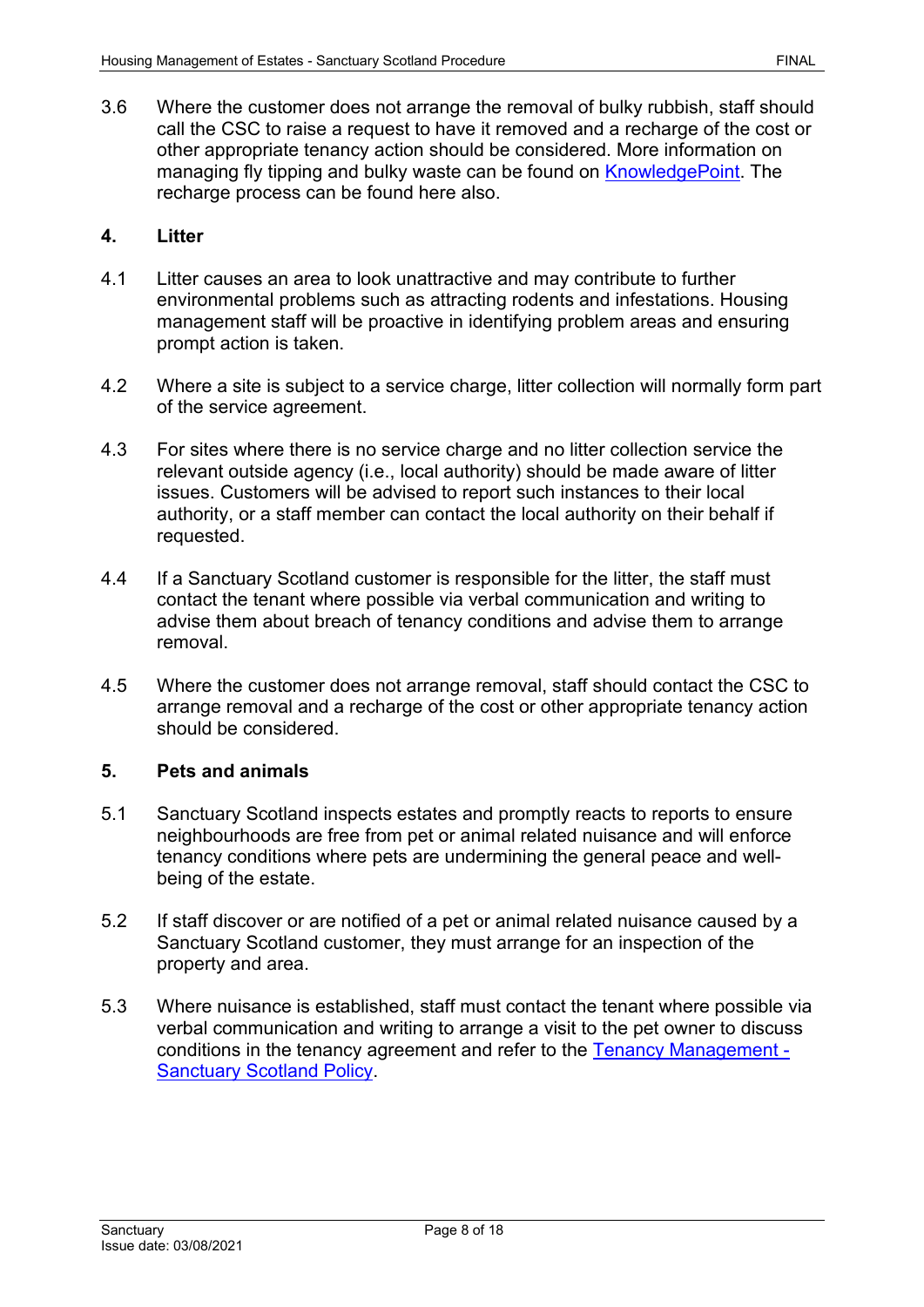5.4 Where customers' pets or animals are causing a nuisance or staff are concerned about their welfare this must be investigated appropriately for example, speaking with the tenant in question speaking with other tenants within the close (if applicable), and send out diary sheets [\(found on KnowledgePoint\)](https://knowledgepoint/housing/processes/grtenancyprocess/Pages/asbnewscotland.aspx) to be completed by the tenants. If there is further action required housing management staff must liaise with environmental health, Scottish Society of the [Prevention of Cruelty to Animals](https://www.scottishspca.org/) and [National Dog Warden Association](http://www.ndwa.co.uk/) [\(Scotland\)](http://www.ndwa.co.uk/) to take appropriate action. Permission to keep the pet can be revoked if there is evidence that the customer has breached their tenancy agreement with regards to the conditions of keeping a pet. See the relevant tenancy agreement for further information on pets and permissions.

## <span id="page-8-0"></span>**6. Abandoned, untaxed, and un-roadworthy vehicles**

- 6.1 Sanctuary Scotland aims to be proactive about identifying and dealing with abandoned, untaxed and un-roadworthy vehicles which may danger or create an unsightly environment. Further information on how to identify an abandoned vehicle and report it to be removed can be found on [KnowledgePoint.](https://knowledgepoint/housing/processes/grtenancyprocess/Pages/abandonedvehiclescot.aspx)
- 6.2 In the event that a vehicle is suspected as abandoned, staff should assess the safety risk surrounding the community. Where it is deemed unsafe, for example there is broken glass, it must be made safe. The designated Housing Officer or CSC Housing Admin is responsible for making enquires with the Driver and Vehicle Licensing Agency (DVLA) to obtain the name of the registered keeper as soon as possible. A postal order must be sent with the attached form and cost details which can be found on [KnowledgePoint,](https://knowledgepoint/housing/processes/grtenancyprocess/Pages/abandonedvehiclescot.aspx) this can be done either by CSC or the designated Housing Officer.
- 6.3 If there is no registered keeper and the car is untaxed, it is legally classed as abandoned (this is the definition according to the DVLA). The local authority must be contacted to arrange removal, if in 'open air' or roadside. If the vehicle is not in 'open air' inform the local police that the vehicle is abandoned and make arrangements with Police Scotland to deliver the vehicle into their custody which should involve them collecting the vehicle.
- 6.4 Where there is a registered keeper, the designated housing officer should contact the person in writing, including, any photographic evidence, requesting they remove the vehicle within four weeks or further action will be taken. We can report the vehicle to Police Scotland for unauthorised dumping of a motor vehicle and may raise civil court proceeding against the owner to have the vehicle removed.
- 6.5 Regular inspections of the site must take place, to ensure that the condition does not deteriorate and pose a risk to local residents' health and safety.
- 6.6 After four weeks' notice to the registered owner, the Housing Officer should check if the vehicle has been moved. If not, then contact the local authority (or Police Scotland as stated above in section 6.4).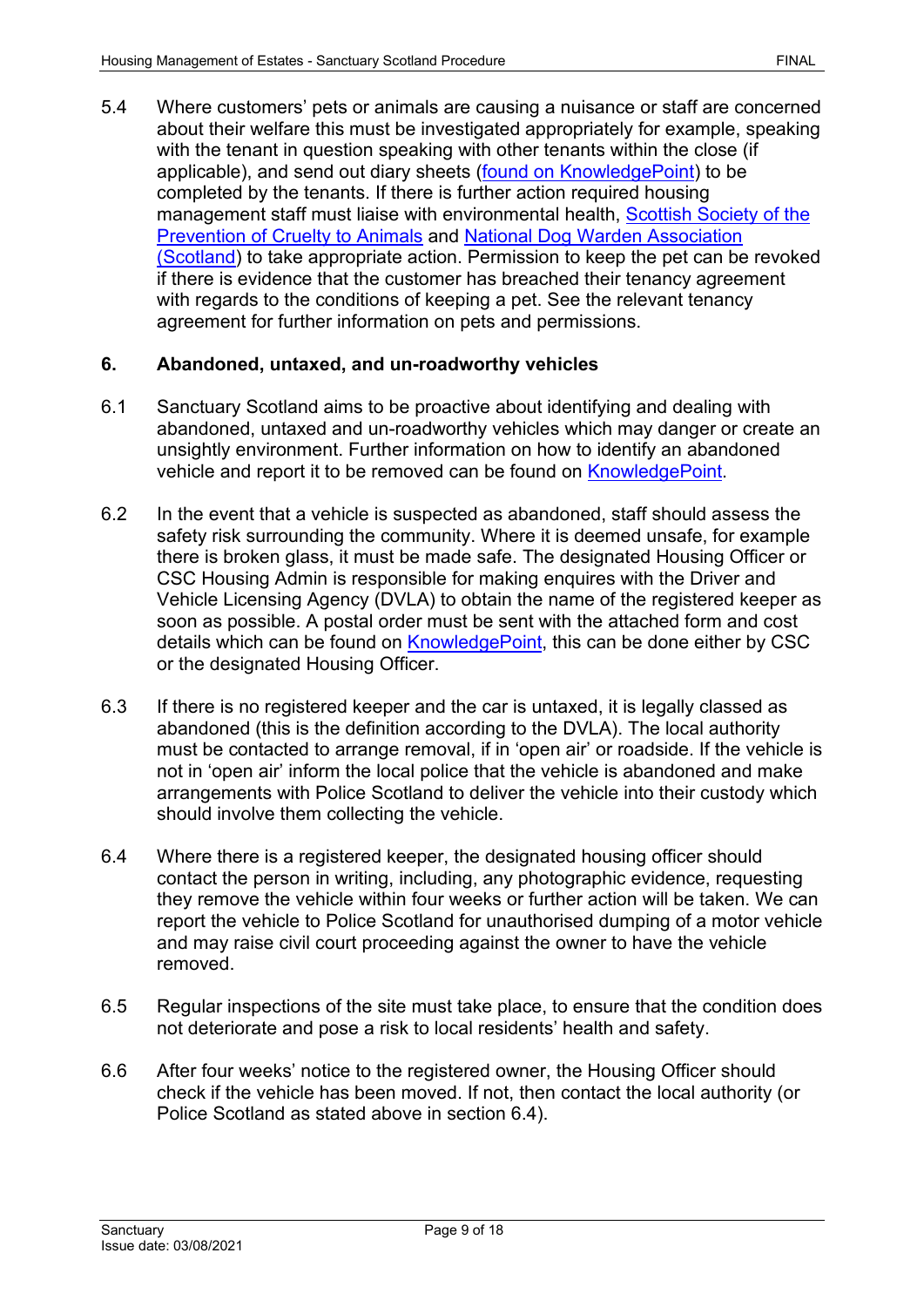## <span id="page-9-0"></span>**7. Parking**

- 7.1 Sanctuary Scotland is proactive in ensuring that only legally taxed vehicles are parked on our estates and that inconsiderate parking does not undermine the appearance of the estate.
- 7.2 Most parking bays are clearly parking can be used on a first come first-served basis. Where car schemes are in operation, tenants should be advised to contact the provider directly for access (for example, *Enterprise Car Club* for Mid Market Rent in Anderston). Further information on the allocation of parking bays can be found on the [KnowledgePoint process for Parking Bays.](https://knowledgepoint/housing/processes/grtenancyprocess/Pages/Parking-Bay-(New-Allocations)---Scotland-Only.aspx)
- 7.3 For any requests relating to or requesting a disabled parking bay please refer to the [KnowledgePoint FAQ page.](https://knowledgepoint/housing/faqs/grtenancyfaq/Pages/CarsParkingGarages.aspx)
- 7.4 Where properties are identified as being used as a business for the purpose of repairing vehicles, staff must investigate and where necessary action must be taken to check if permission was given for this business, or to inform the tenant that they are in breach of their tenancy agreement.
- 7.5 If the tenant has a designated parking bay with/without a parking bollard it is their responsibility to maintain, it's also the tenant's responsibility to maintain/ replace any padlocks and or keys if damaged or lost.
- 7.6 Where Sanctuary Scotland customers are found to persistently park in an obstructive or inconsiderate manner, we may investigate this to determine if this is creating nuisance and annoyance to local residents. If this is the case, this should be treated as antisocial behaviour and managed appropriately. If the driver cannot be identified, or is not a Sanctuary Scotland tenant, it may be necessary to refer this matter to the Local Authority for adopted roads. Housing Officers can use 'No parking' stickers to notify car owners of restricted parking areas and where there are issues on Sanctuary-owned land, signage should be considered if problems persist (see section 8 below).

#### <span id="page-9-1"></span>**8. Signage**

- 8.1 All estates should have clear and readable signs. They must be placed in prominent areas and free from graffiti or defacement and should damage or defacement occur cleaning and replacement should be arranged as appropriate. For further information on requesting new or replacing existing signage, [refer to](https://solis/SG/PServices/goods-services-suppliers/Pages/Signage.aspx) [the Signage guidance on](https://solis/SG/PServices/goods-services-suppliers/Pages/Signage.aspx) Solis.
- 8.2 Where another organisation, such as the local authority, is responsible for the affected signage the housing officer should contact them. Alternatively, the Housing Officer should encourage the customer to report issues and request repair or replacement, themselves.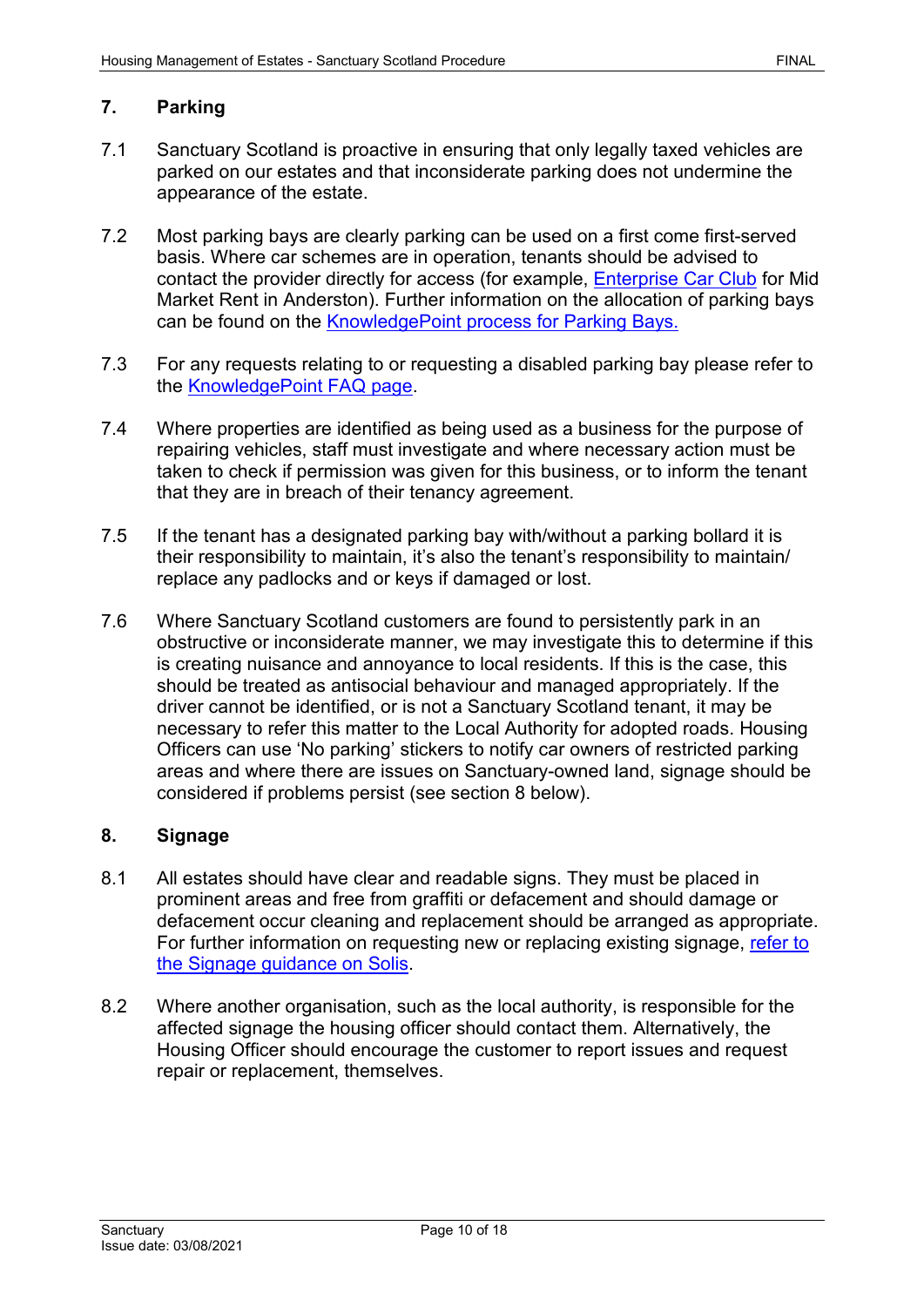#### <span id="page-10-0"></span>**9. Bin stores**

- 9.1 Bin store areas must be maintained to environmentally safe standards by regularly undertaking inspections of bin stores. Upon identification of a bin store area which is not environmentally safe; for example, there is food waste or toxic waste not contained within the bins or rubbish which may attract rodents or infestations, staff must arrange for a clean up to take place. This can be done by contacting CSC who will instruct Estate Services or a specialist contractor to do this.
- 9.2 Where a Sanctuary Scotland customer is identified as being responsible for misusing the bin store, staff must contact the tenant via verbal communication and writing to advise them on the correct usage of the bin area. Should this become a recurring problem it may be appropriate to consider recharging the costs of clearance or taking other appropriate tenancy action such as issuing a warning letter and reminding the tenant about the terms of their tenancy to take responsibility for the proper use of communal bin areas.

#### <span id="page-10-1"></span>**10. Landscaping and gardening**

- 10.1 Upkeep and maintenance of landscaped areas should be cost effective and have minimum disruption to the environment and customer.
- 10.2 Open grassed areas that Sanctuary Scotland is responsible for should be cut regularly by Estate Services during the growing season and we have effective weed control measures in place for all our un-adopted footpaths, grassed areas, garages and drying areas.
- 10.3 Shrub beds, trees and communal hedges should be maintained in accordance with good horticultural practice to specifically prevent nuisance, for example blocked access ways, damage to buildings or restriction of light and signage.
- 10.4 Upon being notified of or discovering a communal gardening issue staff should liaise with the relevant Estate Services team or contractor to rectify as soon as possible.
- 10.5 Where a customer's garden is identified as being of an unacceptable condition staff should contact the tenant via verbal communication and writing to advise the customer to remind them of their responsibilities. Further action may be appropriate should the issue be severe enough
- 10.6 There may be a possibility of a notice being served, then the case should be referred to an Area Manager for consideration. Please also refer to section three and four above and the **KnowledgePoint process** for further assistance in the removal of rubbish from a customer's garden.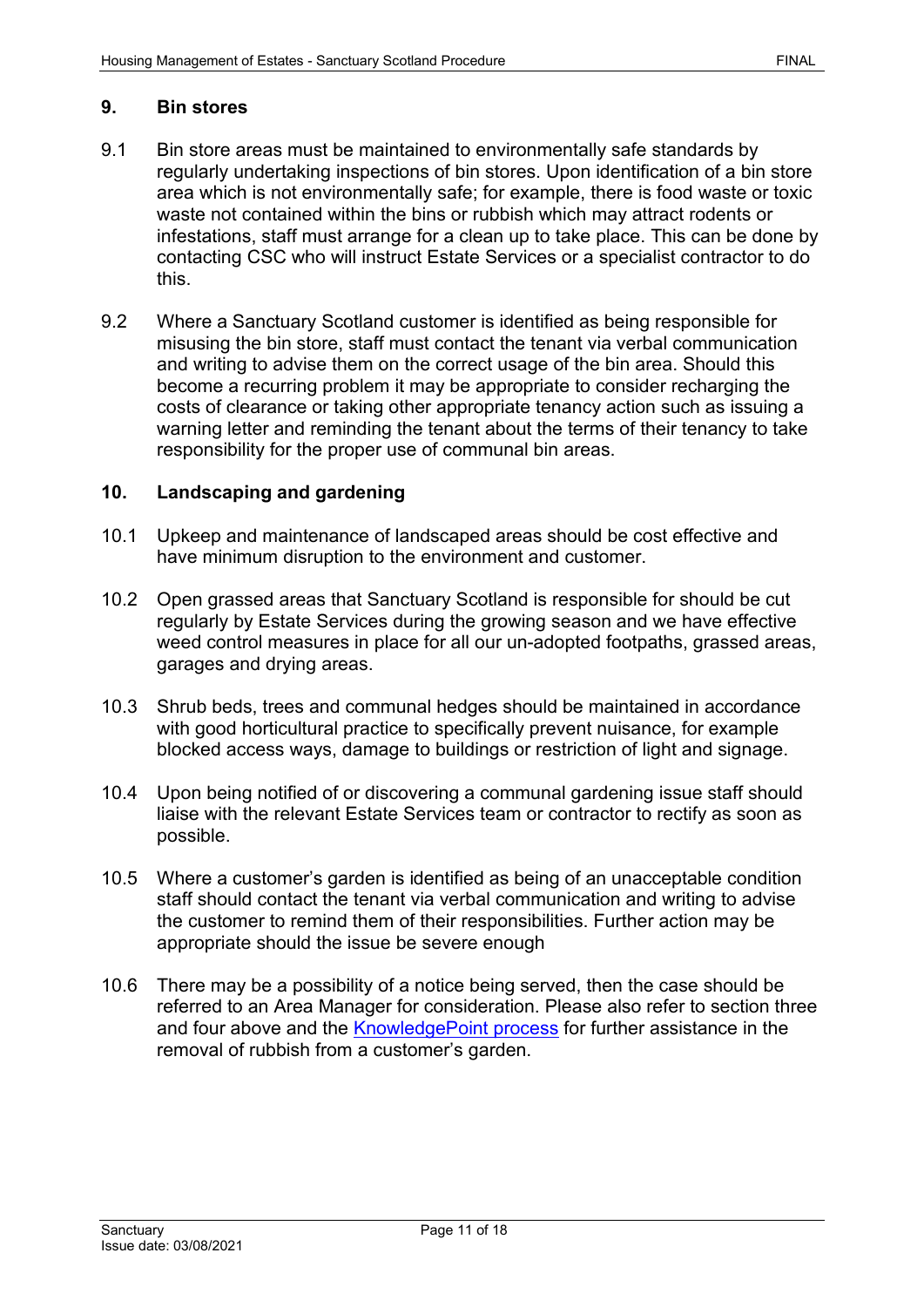#### <span id="page-11-0"></span>**11. Trees**

- 11.1 Trees will be managed to ensure Sanctuary Scotland meets its legal responsibilities for example having regard to our duty of care towards tenants and mitigating any health and safety risks.
- 11.2 Trees in customer's gardens are their responsibility to maintain. Sanctuary Scotland will only intervene to maintain trees in exceptional circumstances, for instance where a health and safety risk is established or there is a risk of damage to our property. Where a tree is not on Sanctuary-owned land (either private or communal), this should be reported to the local authority or private owner who have responsibility for its maintenance.
- 11.3 Trees on communal ground that is Sanctuary-owned are monitored on an ongoing basis through the Estate Services grounds maintenance programme. Or through a specialist contractor and recharged through service charges. Trees identified by Housing Management or Estate Services requiring emergency works, for instance as a result of a storm will be assessed on a case by case basis and dealt with according to risk identified. In some cases, it may be necessary to bring in a specialist contractor, any cost will be recharged through service charges.
- 11.4 Staff can identify damaged and unsafe trees by looking for:
	- splits or cracks in the trunk or branches:
	- branches that are broken, hanging or that have dropped;
	- sections of bark damaged or stripped to show the wood beneath (where the species does not naturally shed their bark);
	- soil movement around the base of the tree in strong winds; and
	- trees showing ill health, disease, or infestation such as signs of rotting, growth of fungi on the bark, wood or around the base of the tree. Infestations may be indicated by holes and damaged material, or foliage dying back or being miscoloured out of season.
- 11.5 Staff should be conscious that some trees are subject to Tree Protection Orders (TPO) which may restrict or prohibit the tree from being pruned or removed. The tree's TPO status should be checked with the Local Authority prior to works being completed except in an emergency.
- 11.6 Emergency works, for instance as a result of a storm will be assessed on a case by case basis and dealt with according to the risk identified.
- 11.7 Fallen trees on public highways, trees on, near or affecting country roads, road verges and surfaced public rights of way should be reported to the Local Authority Highway team. Trees in public parks are normally managed by the City Council or Local Council and customers or staff should report it to the Tree Officer or equivalent unless local signage indicates otherwise.
- 11.8 For detailed processes refer to the Trees information on [KnowledgePoint.](https://knowledgepoint/housing/processes/grtenancyprocess/Pages/Trees.aspx)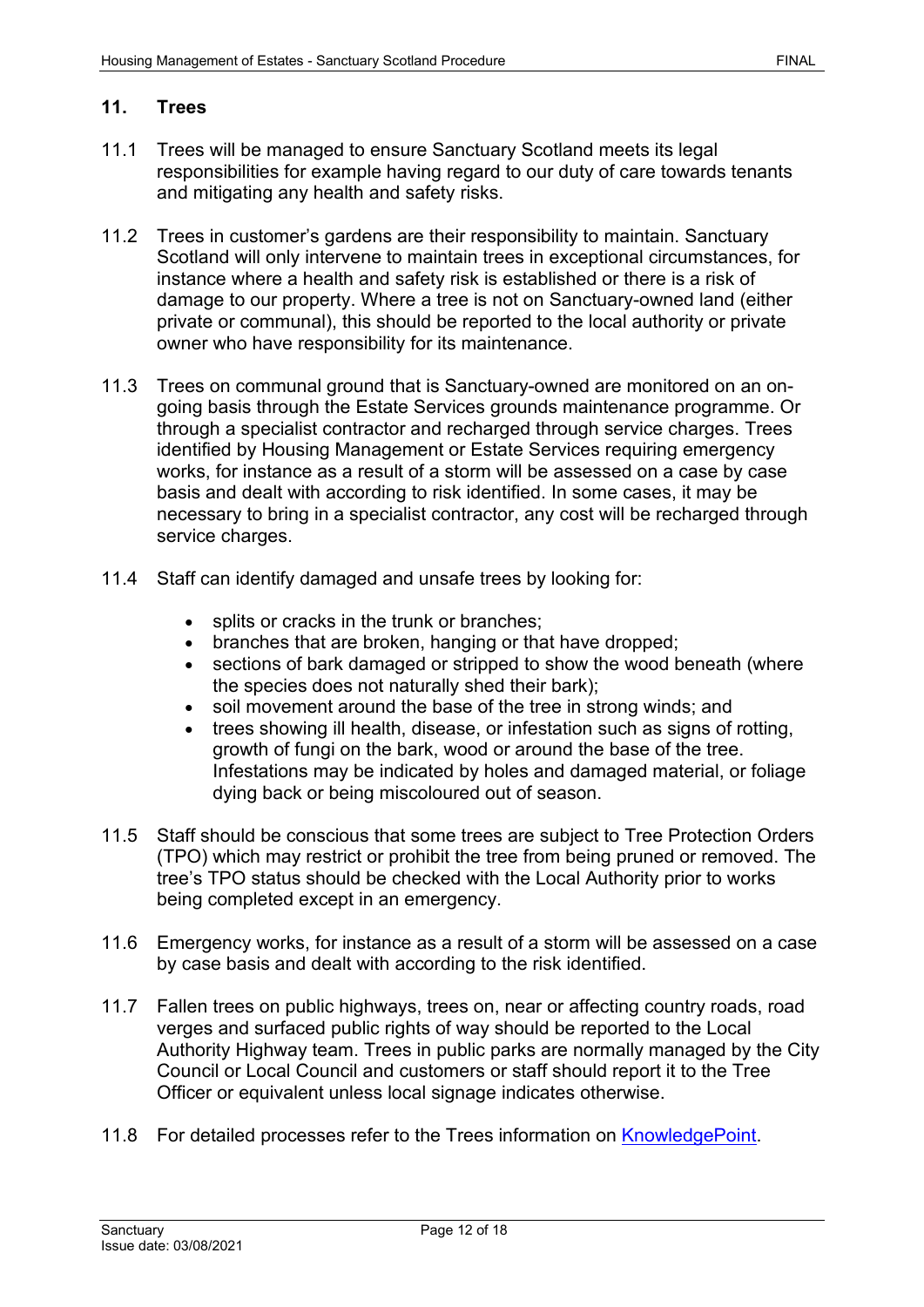#### <span id="page-12-0"></span>**12. Exterior of buildings**

- 12.1 The visual appearance of our properties contributes greatly to the overall environment of estates. Sanctuary Scotland endeavours to maintain all of its housing stock to a high standard. External decorative works are dealt with as part of a maintenance programme in response to regular stock condition surveys.
- 12.2 If there is any deterioration to the external façade of properties that poses a health and safety risk, the customer should be encouraged to report this to the CSC and request a repair. The designated housing officer may take responsibility for reporting a repair if requested, or where the issue affects multiple properties such as a block of flats.

#### <span id="page-12-1"></span>**13. Paths and stairwells**

- 13.1 Staff must regularly undertake inspections of paths and stairwells to ensure that they are kept neat, tidy, free from litter to assist in the prevention of deterioration and that lightning in communal areas is well maintained.
- 13.2 When notified of or upon discovering issues relating to the poor maintenance of paths and stairwells of faulty lighting staff should raise as a repair via the CSC.

#### <span id="page-12-2"></span>**14. Play areas and ball games**

- 14.1 Where we are responsible for play areas, we ensure that they are kept in good condition and free from litter, pet fouling or glass. We aim to ensure that they are a safe and pleasant environment for children to play.
- 14.2 We do not permit ball games being played in non-designated areas, staff should refer to the [Antisocial Behaviour and Harassment -](https://solis/PolicyManagement/policy/Policies/Forms/Policy%20Document%20Set/docsethomepage.aspx?ID=4360&FolderCTID=0x0120D52000DE99EA054D4DF944BE591D81E49729D0008C670BDB86BED740B0B89E295CD8357C&List=a03723e1-d48b-4958-9669-9b86a90ef8b0&RootFolder=%2FPolicyManagement%2Fpolicy%2FPolicies%2FAntisocial%20Behaviour%20and%20Harassment%20%2D%20Scotland&RecSrc=%2FPolicyManagement%2Fpolicy%2FPolicies%2FAntisocial%20Behaviour%20and%20Harassment%20%2D%20Scotland) Scotland Policy and Procedure for guidance. As a deterrent we can place signs in the affected areas, but we cannot enforce 'no ball games' and we wouldn't be able to use CCTV to regulate this activity.
- 14.3 Where play areas or open spaces are a focus for antisocial behaviour staff must enforce our [Antisocial Behaviour and Harassment -](https://solis/PolicyManagement/policy/Policies/Forms/Policy%20Document%20Set/docsethomepage.aspx?ID=4360&FolderCTID=0x0120D52000DE99EA054D4DF944BE591D81E49729D0008C670BDB86BED740B0B89E295CD8357C&List=a03723e1-d48b-4958-9669-9b86a90ef8b0&RootFolder=%2FPolicyManagement%2Fpolicy%2FPolicies%2FAntisocial%20Behaviour%20and%20Harassment%20%2D%20Scotland&RecSrc=%2FPolicyManagement%2Fpolicy%2FPolicies%2FAntisocial%20Behaviour%20and%20Harassment%20%2D%20Scotland) Scotland Policy and Procedure.

#### <span id="page-12-3"></span>**15. Garages**

15.1 Tenants can apply for a garage by contacting their local office where they can make enquires and request an application form to complete, the full process can be found on [KnowledgePoint.](https://knowledgepoint/housing/processes/grlettingsprocess/Pages/garageappscot.aspx)

#### <span id="page-12-4"></span>**16. Boundaries**

16.1 When dealing with boundary queries staff must establish ownership of the property. Once established that both are Sanctuary Scotland customers, staff must seek specialist advice and inform customers. For further information on our process please refer to [KnowledgePoint.](https://knowledgepoint/housing/processes/grtenancyprocess/Pages/Boundary%20Enquiries.aspx)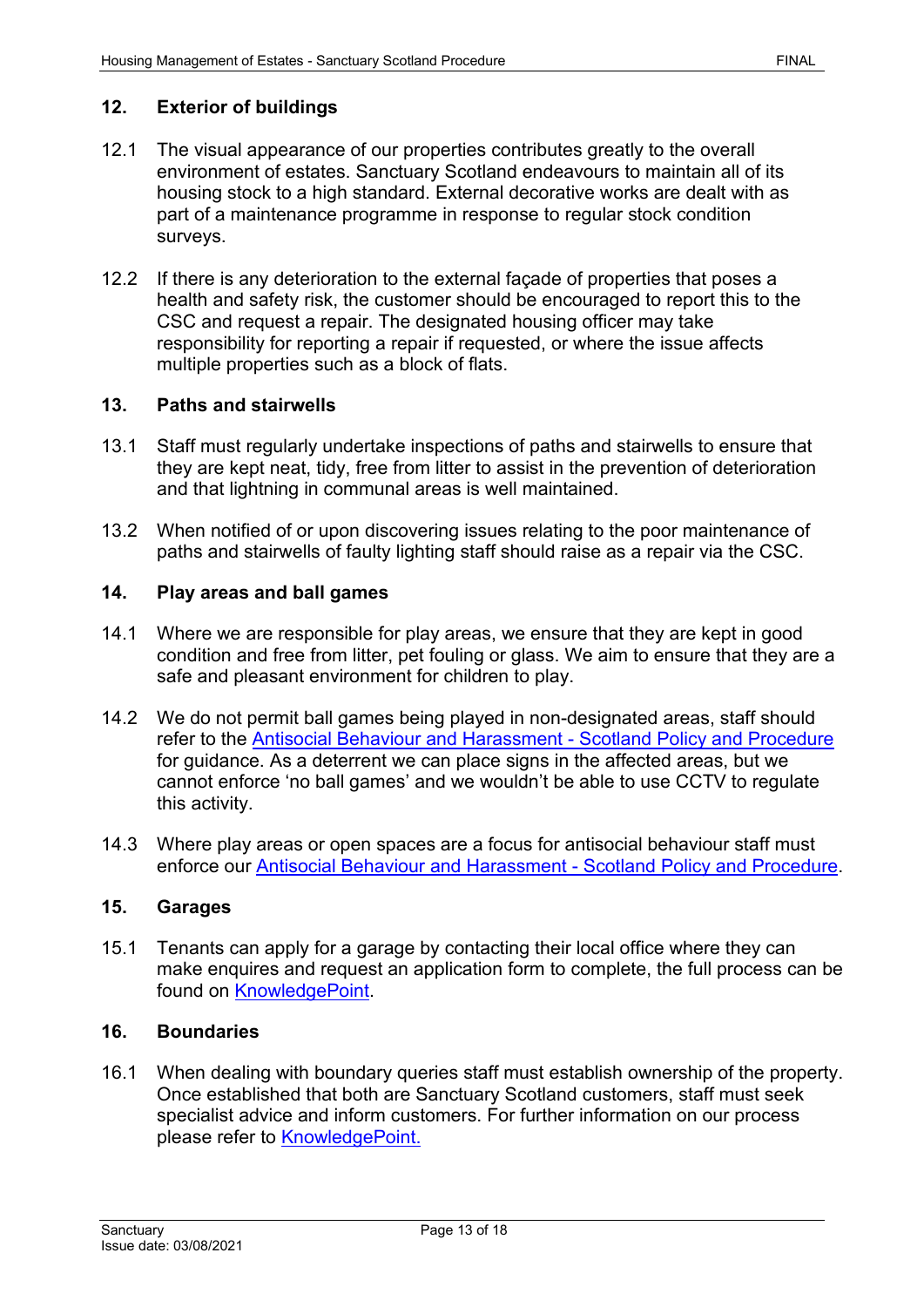- 16.2 If the dispute is related to ownership, then staff should refer to Legal Services for advice. An investigation may be required including:
	- visiting the property;
	- taking photographs;
	- investigating boundaries, documents and drawings; and/or
	- liaising with Land Registry.
- 16.3 For any property left in the garage after the lease has been terminated, we should endeavour to contact the licensee to arrange collection, we must use and complete the Inventory template, if no contact has been established then follow the disposal process outlined above in section 21 unless there are items of value then these should be kept for a maximum of one month. If items are not collected in this time, they should be disposed of, any disposed of or collected items must be updated on the Inventory template.

## <span id="page-13-0"></span>**17. Lost or stolen keys/fobs**

- 17.1 When a customer reports a key or fob stolen staff must obtain a Crime Reference Number (CRN) from the customer. Lost keys/fobs are subject to recharge so if a CRN is not provided for a stolen key/fob the customer will be recharged for a replacement and/or forced access to the property.
- 17.2 If the key/fob is lost by the customer and is for a suited property, then staff must arrange a replacement with local staff. Once payment is made a replacement will be provided.
- 17.3 If the fob is faulty, we will replace this at no charge to the tenant. The tenant must bring back the faulty fob to the local housing office, if the tenant is unable to produce the faulty fob they will be charged for a replacement.
- 17.4 If the fob is for a communal area, then staff must arrange for collection of the new fob. Once payment has been made a replacement will be provided.
- 17.5 If the tenant has access to a designated parking bay with a parking bollard it is their responsibility to replace and lost/stolen keys, please refer to paragraph 9.5 in above section.

## <span id="page-13-1"></span>**18. Security**

- 18.1 We must ensure that our schemes and properties are as secure as possible. Damaged fencing, gates or security doors should be dealt with and reported as a repair via the CSC.
- 18.2 Where CCTV is installed staff should refer to the CCTV [Group Policy and](https://solis/PolicyManagement/policy/Policies/Forms/Policy%20Document%20Set/docsethomepage.aspx?ID=4036&FolderCTID=0x0120D52000DE99EA054D4DF944BE591D81E49729D0008C670BDB86BED740B0B89E295CD8357C&List=a03723e1-d48b-4958-9669-9b86a90ef8b0&RootFolder=%2FPolicyManagement%2Fpolicy%2FPolicies%2FClosed%20Circuit%20Television%20%28CCTV%29%20%2D%20Group&RecSrc=%2FPolicyManagement%2Fpolicy%2FPolicies%2FClosed%20Circuit%20Television%20%28CCTV%29%20%2D%20Group)  [Procedure](https://solis/PolicyManagement/policy/Policies/Forms/Policy%20Document%20Set/docsethomepage.aspx?ID=4036&FolderCTID=0x0120D52000DE99EA054D4DF944BE591D81E49729D0008C670BDB86BED740B0B89E295CD8357C&List=a03723e1-d48b-4958-9669-9b86a90ef8b0&RootFolder=%2FPolicyManagement%2Fpolicy%2FPolicies%2FClosed%20Circuit%20Television%20%28CCTV%29%20%2D%20Group&RecSrc=%2FPolicyManagement%2Fpolicy%2FPolicies%2FClosed%20Circuit%20Television%20%28CCTV%29%20%2D%20Group) for quidance and the Permissions process on [KnowledgePoint.](https://knowledgepoint/housing/processes/grtenancyprocess/Pages/Permissions.aspx)

#### <span id="page-13-2"></span>**19. Infestations**

19.1 We must deal with infestations which occur on estates quickly and efficiently, working with partners and keeping costs down to a minimum. More information can be found on [KnowledgePoint](https://knowledgepoint/repairs/faq/outdoors/Pages/Pests.aspx) on how we deal with this.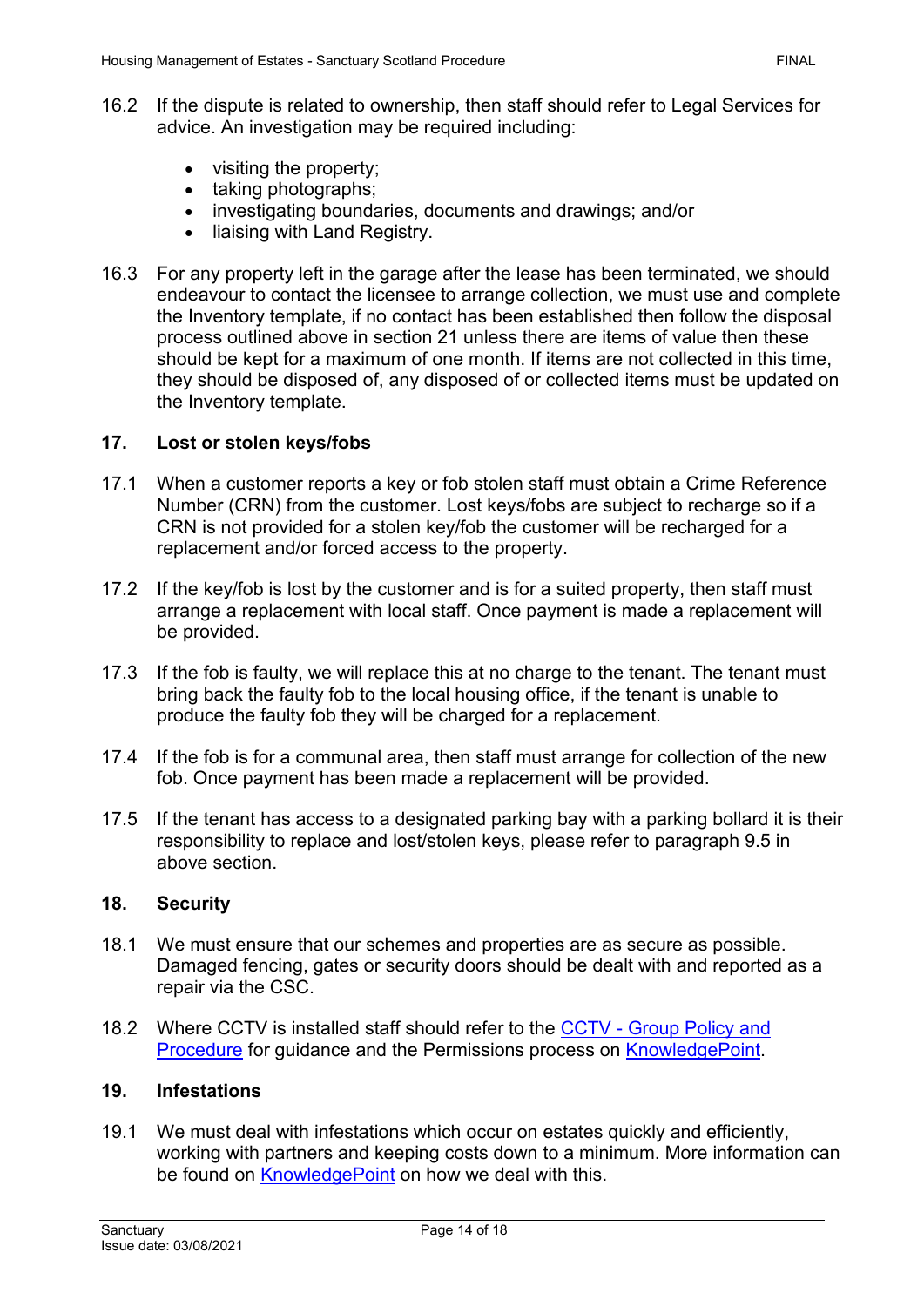- 19.2 Where the infestation is within a customer's individual property or garden (selfcontained), staff must advise them that the removal of the infestation is their own responsibility. Sanctuary Scotland will only take responsibility where the issue is related to bed bugs or other infestations in voids or in communal areas which could cause serious health implications to the individual properties. Housing staff should consult with a Maintenance Surveyor before taking any action.
- 19.3 For infestation of rats, mice or other public health concerns, customers must be advised to contact the local authority. For Mid Market Rent properties, Sanctuary Scotland will deal with all pests and infestation issues.
- 19.4 When notified of or upon discovering an infestation which is on an estate, staff must report it to the CSC.
- 19.5 The CSC will then complete investigations into the nature and cause of the infestation. Where it is established that the cause of the infestation was the fault of the customer, they must be advised that they will be re-charged for removal.

## <span id="page-14-0"></span>**20. Managing communal areas**

- 20.1 Sanctuary Scotland provides a comprehensive maintenance service to all common areas we are responsible for. This includes, cleaning, window cleaning (flats only) and general maintenance.
- 20.2 When notified of or upon discovering that grounds maintenance has not been provided, staff must contact the local Estate Supervisor to ensure that the service is provided.
- 20.3 Storing goods in communal areas
- 20.3.1 Customers are not permitted to store items in communal areas (for example lounges or passageways) which may cause inconvenience or danger to anyone using or requiring access to common areas.
- 20.3.2 Customers who leave items in communal areas should be given an opportunity to remove them. This should be done by Housing Officers writing to tenants in a close or scheme to try and establish ownership of the goods and request removal within seven days. The letter should clearly state that if items are not claimed and removed within this timescale, they will be removed and stored for up to six months. If items are not claimed during this time period, they will be classified as abandoned and disposed of. Staff should explain the reasons for removing the items to encourage customers to understand the risks.
- 20.3.3 If customers fail to remove the items within the specified timescale, a second letter must be sent to tenants or a notice clearly displayed in the area where the goods are stored to explain that ownership of the items has not been established and the items have been removed on the specified date. The letter or notice should explain again that the items will be stored for six months and provide contact details if the customer wants to arrange collection of their items. The notice or letter should also explain that the cost of storage may be recharged to the customer.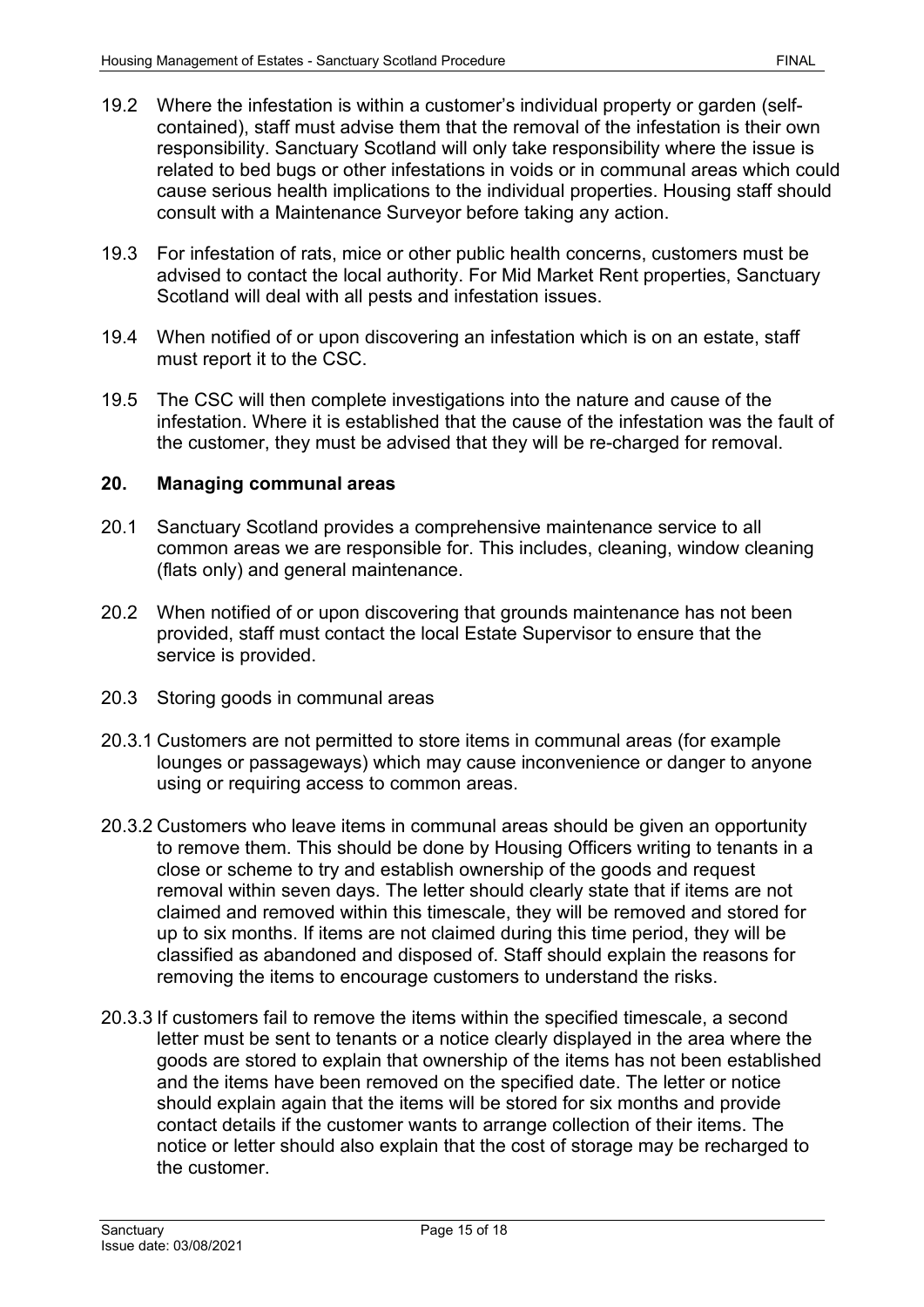- 20.3.4 See the [KnowledgePoint](https://knowledgepoint/housing/faqs/grtenancyfaq/Pages/storageofgoods.aspx) 'storage of goods' process for further information and section 22 below for the procedure for mobility scooters in communal areas.
- 20.3.5 Where communal areas are also internal fire evacuation routes additional guidance on risk assessments and items that can be tolerated is available in [Fire](https://knowledgepoint/housing/processes/grtenancyprocess/_layouts/15/WopiFrame.aspx?sourcedoc=%7B0C322AEB-9BC9-4971-AA6C-D60FEA597EBF%7D&file=Fire%20Safety%20of%20Items%20in%20Evacuation%20Routes%20-%20V10.docx&action=default&DefaultItemOpen=1)  [safety of items in fire evacuation routes.](https://knowledgepoint/housing/processes/grtenancyprocess/_layouts/15/WopiFrame.aspx?sourcedoc=%7B0C322AEB-9BC9-4971-AA6C-D60FEA597EBF%7D&file=Fire%20Safety%20of%20Items%20in%20Evacuation%20Routes%20-%20V10.docx&action=default&DefaultItemOpen=1)
- 20.4 Removing goods from communal areas
- 20.4.1 Goods which have been collected from a communal area after at least one attempt has been made to contact the owner or establish ownership will be removed and stored off site for up to six months at the cost of the customer. Before items are removed and stored, an inventory and photographs will be taken by housing management using the inventory template which can be found on [KnowledgePoint.](https://knowledgepoint/housing/faqs/grtenancyfaq/Pages/storageofgoods.aspx) Items should be labelled and photographed, the Estate Services Technician must be in attendance when the inventory is being completed to understand the size and number of items requiring removal, and to make an assessment for the most appropriate storage space(s).
- 20.4.2 For communal areas in a factored property, if the goods belong to a Sanctuary Scotland tenant, then the cost of the storage should be recovered, however if the goods belong to a homeowner, the goods should be removed and stored but Sanctuary Scotland cannot make a recharge to recover the costs for storage.
- 20.4.3 Refer to [KnowledgePoint](https://knowledgepoint/housing/faqs/grtenancyfaq/Pages/storageofgoods.aspx) and relevant procedures for the other scenarios below:
	- Abandoned properties abandoned goods
	- Void properties removing items left in the property
	- Evictions removing items left in the property.
- 20.5 Storing removed goods
- 20.5.1 Estates Services are responsible for removing items identified by the Housing Officer to the off-site store.
- 20.5.2 The designated Housing Officer and Estates Services must both be in attendance when each item is checked into storage, both parties (housing officer and estate technician) will then have to re-sign and date the inventory form.
- 20.5.3 Keys for storage will be retained by Housing Management and placed in the office key cupboard.
- 20.6 Disposal of goods
- 20.6.1 The designated Housing Officer should keep an inventory of all items disposed of as per the Inventory template, including any items re-claimed by a customer.
- 20.6.2 Before allowing a customer to collect an item, Housing Officers should verify the claim of ownership by asking for a detailed description of the item or proof of ownership such as a receipt or photograph of the customer using the item.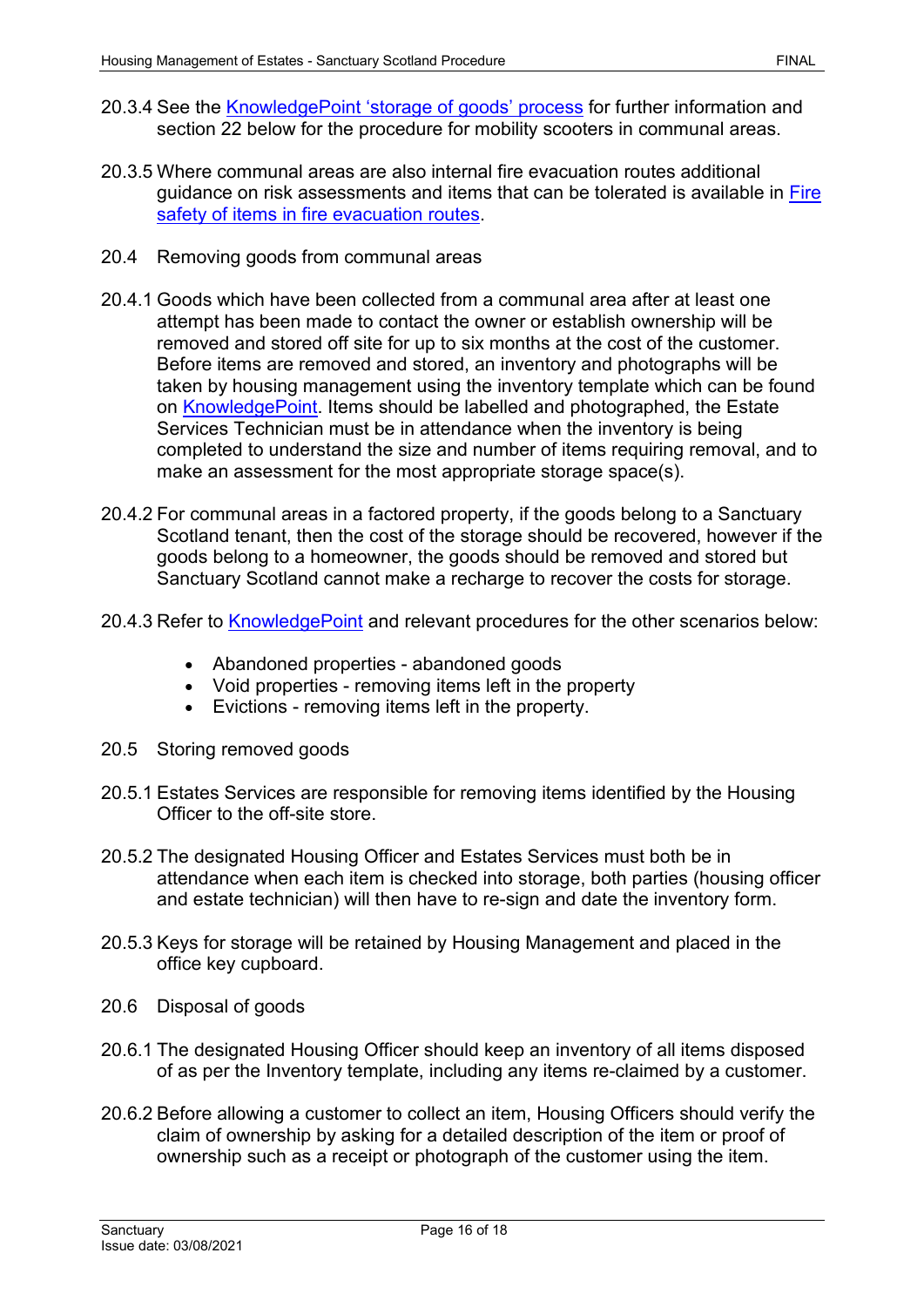- 20.6.3 After six months, any unclaimed goods will be classified as abandoned and should be delivered to Police Scotland, for the attention of the Chief Constable, as soon as they are deemed to be abandoned.
- 20.6.4 If any items cannot be stored because they are hazardous, they can be disposed of immediately; items should be taken to the local refuge site by Estates Services.

## <span id="page-16-0"></span>**21. Mobility scooters**

- 21.1 Tenants will need written permission from Sanctuary Scotland to store a mobility scooter inside or outside the property; a risk assessment will need to be completed. If the mobility scooter is unsuitable to be stored within the property it should be kept within a designated area where space is available.
- 21.2 If there is no space available, alternative housing options should be discussed. See the [KnowledgePoint process for Mobility Scooters -](https://knowledgepoint/housing/processes/grtenancyprocess/Pages/mobilityscooter.aspx) Scotland for more information.
- 21.3 If a tenant has a need for storage and a risk assessment has been completed which deems there is no suitable storage space/area, an Area Manager or person of at least equivalent seniority can give the tenant temporary permission to store in a communal area (provided it is not causing issues for fire safety, clear evacuation routes remain, not causing an obstruction for other tenants) if no other option available, until suitable arrangements have been made for storage. This may include making an application to Property Services to build an outside safe storage space or considering different housing options with the tenant, to ensure they have suitable access and storage to their property and creating a transfer application if appropriate.
- 21.4 No mobility scooter (or aids) should be kept in the communal area at any time as this is deemed to be a fire hazard, unless temporary permission has been given. If you have any doubts, any advice from the local fire services should be adhered to.

#### <span id="page-16-1"></span>**22. Fire Safety in estates**

22.1 Housing Officers are the 'responsible person' for fire safety as described in the processes and procedures signposted in section 8.16 of this policy. A summary of these duties can be found in **AG01**, which should be used in conjunction with the formal procedures. The Fire Safety Leaflet (**AG02**) can also be used to raise awareness among customers on how to keep their properties, communal areas and surrounding environments safe.

#### <span id="page-16-2"></span>**23. Estate improvements**

23.1 The visual appearance of our properties contributes greatly to the overall environment of estates. Sanctuary Scotland endeavours to maintain all of its housing stock to a high standard. External decorative works are dealt with as part of a maintenance programme in response to regular stock condition surveys